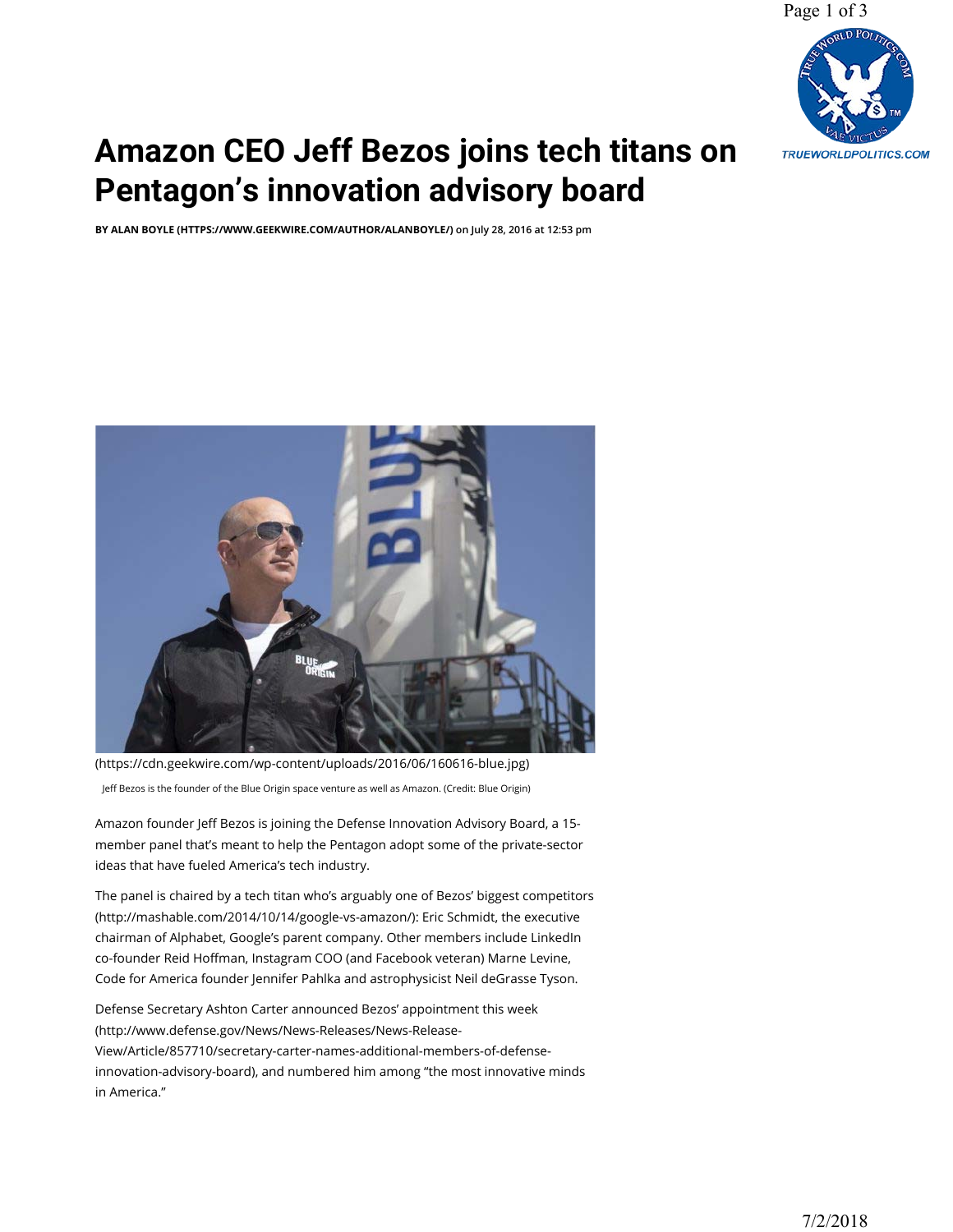"Not that I really need any additional passion or motivation for space, but I have to tell you that all of us at Blue Origin find the fact that we are going to get to help with the national security missions incredibly motivating," Bezos said.

Carter made his announcement at the opening of a new East Coast office in Boston for the Defense Innovation Unit Experimental, (https://www.diux.mil/)also known as DIUx. Like the innovation board, DIUx was created to strengthen the Defense Department's connections to private-sector innovations.

"We're making some serious investments here," Carter said. "The latest budget I've proposed will invest \$72 billion in research and development next year alone. And for context, that's more than double what Intel, Apple and Google spent on R&D last year combined."

Carter said the Defense Department is putting a high priority on "developing new partnerships with the private sector" in Seattle, Silicon Valley, Boston, Austin and other innovation hubs.

The Pentagon has a long record of pioneering technologies through its Defense Advanced Research Projects Agency (http://www.darpa.mil/), or DARPA. That agency works on national security technologies that may (or may not) result in commercial spin-offs, and it's provided a model for the NASA Innovative Advanced Concepts (https://www.nasa.gov/directorates/spacetech/niac/index.html) program as well as the Energy Department's ARPA-E (http://arpa-e.energy.gov/) program. In contrast, DIUx will look at practices and technologies that were created by the private sector and could be quickly adapted for national defense.

The advisory board is due to begin its work over the summer and provide Carter with a set of initial recommendations by October. In addition to Bezos, Schmidt, Hoffman, Levine, Pahlka and Tyson, board members include:

- Adam Grant, professor, Wharton School of Business
- Danny Hillis, computer theorist and co-founder, Applied Inventions
- Walter Isaacson, president and CEO of the Aspen Institute